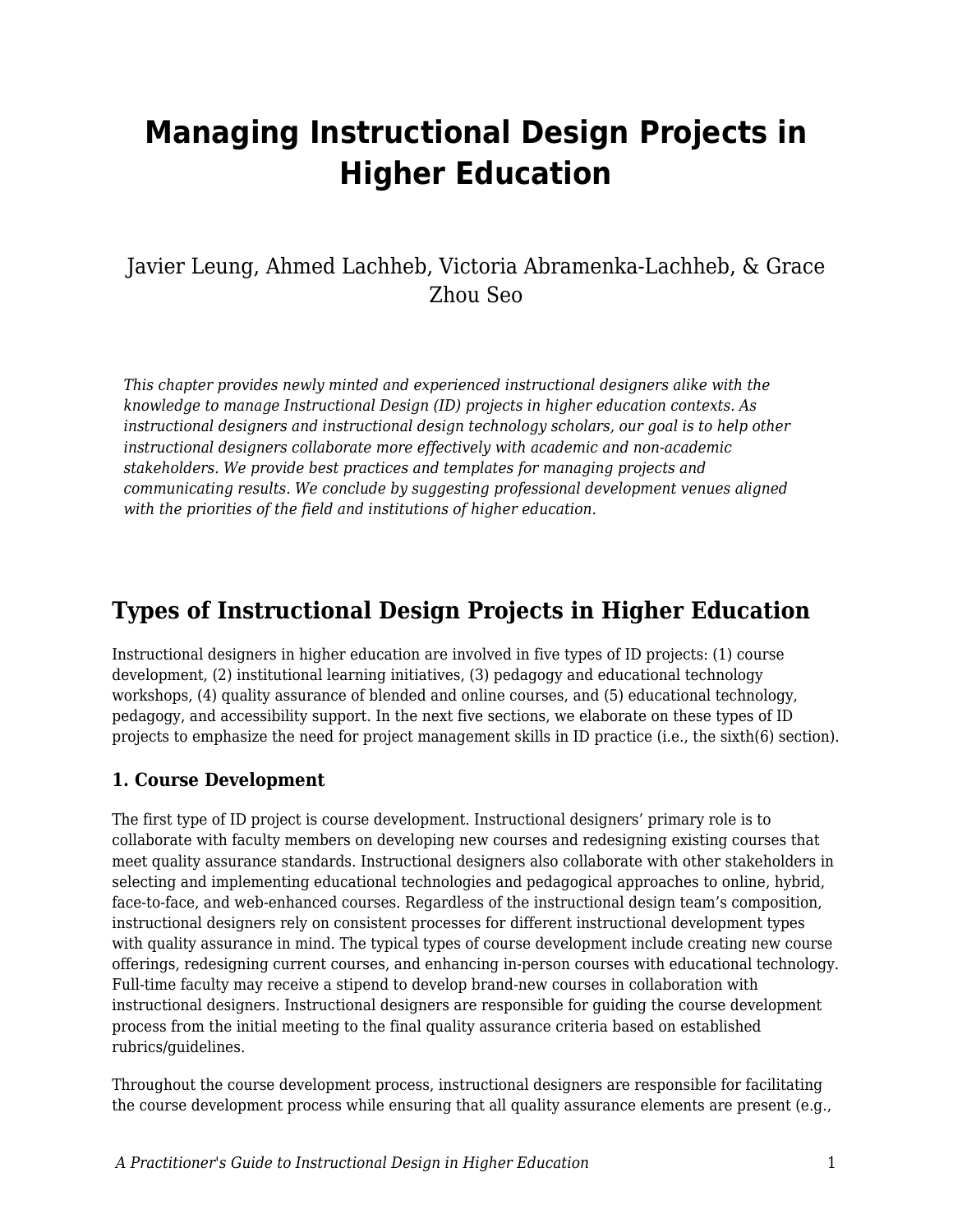Universal Design, Community of Inquiry, instructional alignment, technology requirements, and accessibility). Quality assurance rubrics (e.g., Quality Matters, Blackboard Exemplary Course Rubric, or tailored rubric by the institution) come from research-based evidence that specifies mandatory requirements for all courses to support student learning.

#### **2. Institutional Learning Initiatives**

The second type of ID project involves leading or supporting learning initiatives at institutions of higher education. While these learning initiatives are different across institutions, Instructional designers participate in several projects that support pedagogical outcomes and educational technology practices. For a better perspective on the trends of teaching and learning in higher education worldwide, instructional designers should familiarize themselves with trends in five categories (i.e., social, technological, economic, higher education and political) as described in the Horizon Report (EDUCAUSE, 2021).

For example, instructional designers can support faculty in experiential learning, civic engagement, service-learning, micro-learning, flipped classrooms, game-based learning, adaptive learning, and undergraduate research for pedagogical practices. For technology practices, instructional designers can provide faculty support with Open Educational Resources (OERs), mobile learning, immersive learning experiences, video conferencing tools for collaboration, proctoring platforms, content curation, authoring tools, and learning analytics to support student outcomes.

#### **3. Pedagogy and Educational Technology Workshops**

Even though public higher education institutions face reduced state funds every year, institutions rely on student enrollment numbers and grants to support their academic and research operations. For this particular reason, pedagogy and technology choices need to be effective and aligned with institutional priorities. Technology integration frameworks and taxonomies help instructional designers and institutional stakeholders assess the impact of educational technology. Well-known technology integration frameworks include: Technology Acceptance Model (TAM) (Davis et al., 1989); Replacement, Amplification, and Transformation (RAT) (Hughes et al., 2006); Substitution, Augmentation, Modification, and Redefinition (SAMR) (Puentedura, 2013); and Technology Integration Matrix (TIM) (Florida Center for Instructional Technology, 2005).

#### **4. Quality Assurance of Online and Blended Courses**

Each institution is different in their implementation of course development and quality procedures. Quality assurance checks can be either informal or formal. In informal quality assurance , instructional designers generally check one or two aspects of online and hybrid courses based on rubrics. For example, instructional designers may check if all institutional policies and technical support information are present in online courses for a given program. In formal quality assurance checks, instructional designers are responsible for implementing quality assurance throughout the course development process. For example, using the Quality Matters Higher Education rubric informs all design aspects of a course and evaluates the course design upon completion.

#### **5. Educational Technology, Pedagogical, and Accessibility Support**

Instructional designers possess project management skills necessary to support stakeholders in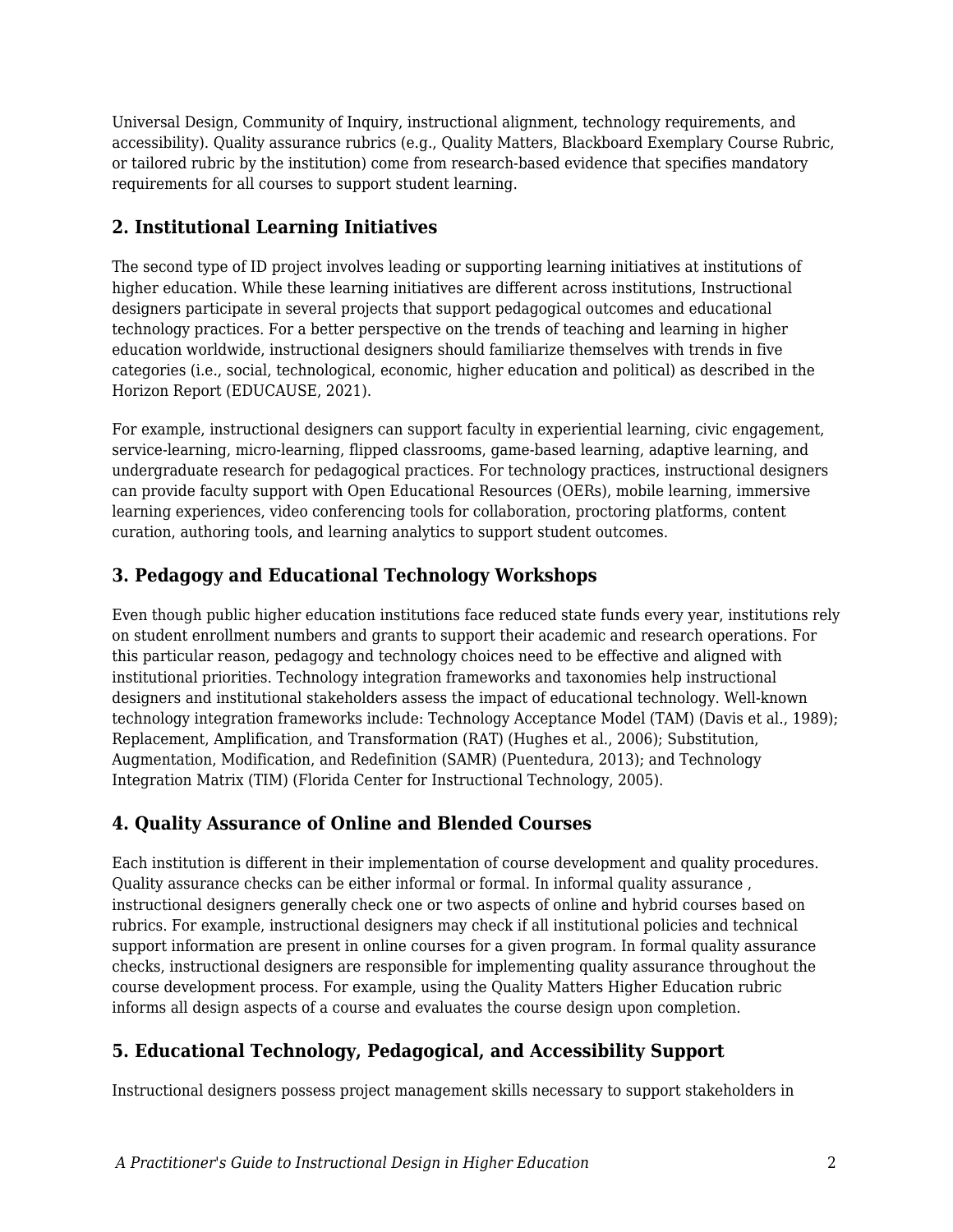educational technology, pedagogy, and accessibility. Depending on the reporting and structure, instructional designers may be designated liaisons for specific educational technology and accessibility resources. instructional designers may also answer questions about Learning Management Systems (LMSs) (e.g., using new instructional technology tools) and make instructional materials accessible. Regardless of the delivery format (e.g., face-to-face, hybrid, fully online, or blended courses), it is crucial that instructional designers help create learning environments that are inclusive and responsive to students' diverse needs. Ensuring accessibility of learning materials and resources is a crucial step in creating equitable and inclusive learning environments. To do so, instructional designers reference resources that explain how to create accessible content. Below is a summary of the fundamental principles based on the recommendations provided by the ADA (Americans with Disabilities Act), Quality Matters rubrics, and the Universal Design for Learning principles (CAST, 2010; Quality Matters, 2021; Rabidoux, S., & Rottmann, 2017) that should be considered when designing courses, especially online courses:

● Images that are part of course content, including graphs and charts, should include descriptions. It can be done by providing descriptions in a separate document or providing descriptions using the alternative text feature embedded in the course LMS/development tool.

 $\bullet$  It is important to use the appropriate hierarchy of different header levels (e.g., Heading 1, Heading 2, Heading 3, etc.) in documents provided as learning materials, such as a course syllabus and course web pages. Doing so ensures that learners with accessibility needs can easily navigate through documents or a particular course site.

● Considering the appropriate contrast of text and the background color is important to ensure usability and readability: The stronger the contrast, the better readability.

● Audio and video materials should be provided with written transcripts. Audio should be of good quality in both audio and video materials. Videos should be close-captioned and ensure closed captions provide accurate information of what is shown in the video. In addition, it is good practice to provide students with alternative ways to interact with the learning material such as providing accessible documents of lecture slides (e.g., accessible PDF files).

● Learning materials, such as Word or PDF documents, should be searchable, meaning that learners should be able to search for specific terms, words, or phrases within a document. Additionally, images that are part of the content, such as charts or graphs, should be described and tagged. In addition, it is important to make sure files contain the full file extension (e.g., .doc or .docx for Word files, .pdf for PDF files, .ppt or .pptx for PowerPoint files).

● Learning content should be presented clearly and logically so that learners can organize their knowledge and material in coherent mental structures. Learning activities should provide learners with options that allow them to demonstrate their knowledge and skill to their best ability. For instance, students could be given options on how to participate in introductory discussions such as writing a post or recording a short introductory video.

Below is a list of useful resources that Instructional Designers can refer to when ensuring accessibility of courses. Such resources include:

● [Making your Word documents accessible to people with disabilities provided by Microsoft](http://bit.ly/3ux0pO2)

● [Creating accessible PDFs by Adobe](http://adobe.ly/37Cgd8k)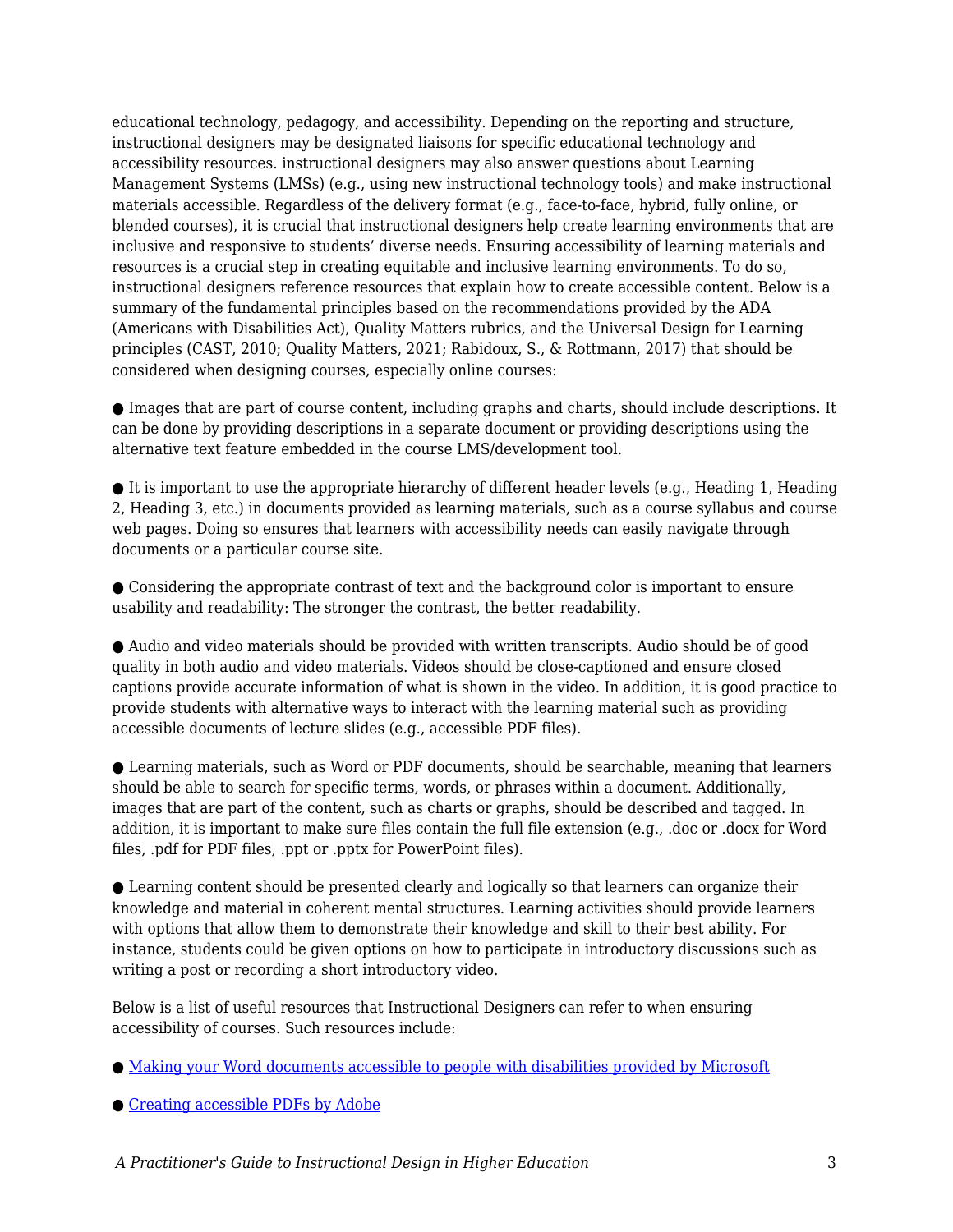- [Universal Design for Learning \(UDL\) Web Accessibility guidelines](http://bit.ly/37xCunJ)
- [Web Content Accessibility Guidelines \(WCAG\)](https://www.w3.org/WAI/standards-guidelines/wcag)

● Some learning management systems (LMSs) have accessibility checkers. In addition, the following free online resources can be useful when checking course pages for accessibility: [Test with Wave](https://webaim.org/resources/evalquickref/#wave) and [Contrast Checker](https://webaim.org/resources/contrastchecker/)

#### **6. Project Management for Different ID Projects**

Project management is an essential skill for instructional designers to handle the above-mentioned types of ID projects effectively. According to the Project Management Institute (PMI, 2004) "Project management is the application of knowledge, skills, tools, and techniques to project activities to meet the project requirements'' (para. 5). Regardless of the organizational culture and type of ID project, Thamhain (1991) states that instructional designers must have three qualities: (1) interpersonal skills, (2) technical expertise, and (3) administrative skills. Interpersonal skills refer to skills related to providing direction, communicating, and dealing with stakeholders. Instructional designers bring a robust technical skill set that enables them to manage the technical aspects of projects and translate project requirements to stakeholders with varying degrees of understanding of technical knowledge. In terms of administrative skills, instructional designers must be able to organize, track, communicate, and oversee projects' progress at different stages.

Instructional Design Project Management (IDPM) models incorporate elements of project management and the ID process to guide projects through the project management lifecycle of (1) initiating, (2) planning, (3) executing, (4) monitoring and controlling, and (5) closing. Greer (1992) created the 10-step ID project management model that guides instructional development. The first two steps of the project planning phase include project scope definition and project organization. The next five steps include information gathering, blueprint development, draft material creation, draft material testing, and master materials production in the instructional development phase. The followup phase focuses on three steps related to the production, distribution, and evaluation of instructional materials.

Gentry (1994) created the instructional project development and management model with eight processes that embed project management within the ID process. In Gentry's IDPM model, ID processes (i.e., production, design, adoption, needs assessment, evaluation, operation, installation, and prototyping) are interrelated steps that are sustained by six supporting components (i.e., management, facilities, personnel, resource acquisition and allocation, information handling, and communication). While supporting components are interdependent and interrelated to ID processes, executing project management processes efficiently is essential in the instructional design process.

Yang et al. (1995) used project management principles in software engineering to create a procedural workflow that describes the type of production activity in three phases: analysis, development, and evaluation. The analysis stage involves analyzing goals, learners, and resources. The development stage consists of constructing content, selecting strategies, materials, media, settings, and design measurements. The evaluation stage requires the implementation and pilot testing of instructional solutions.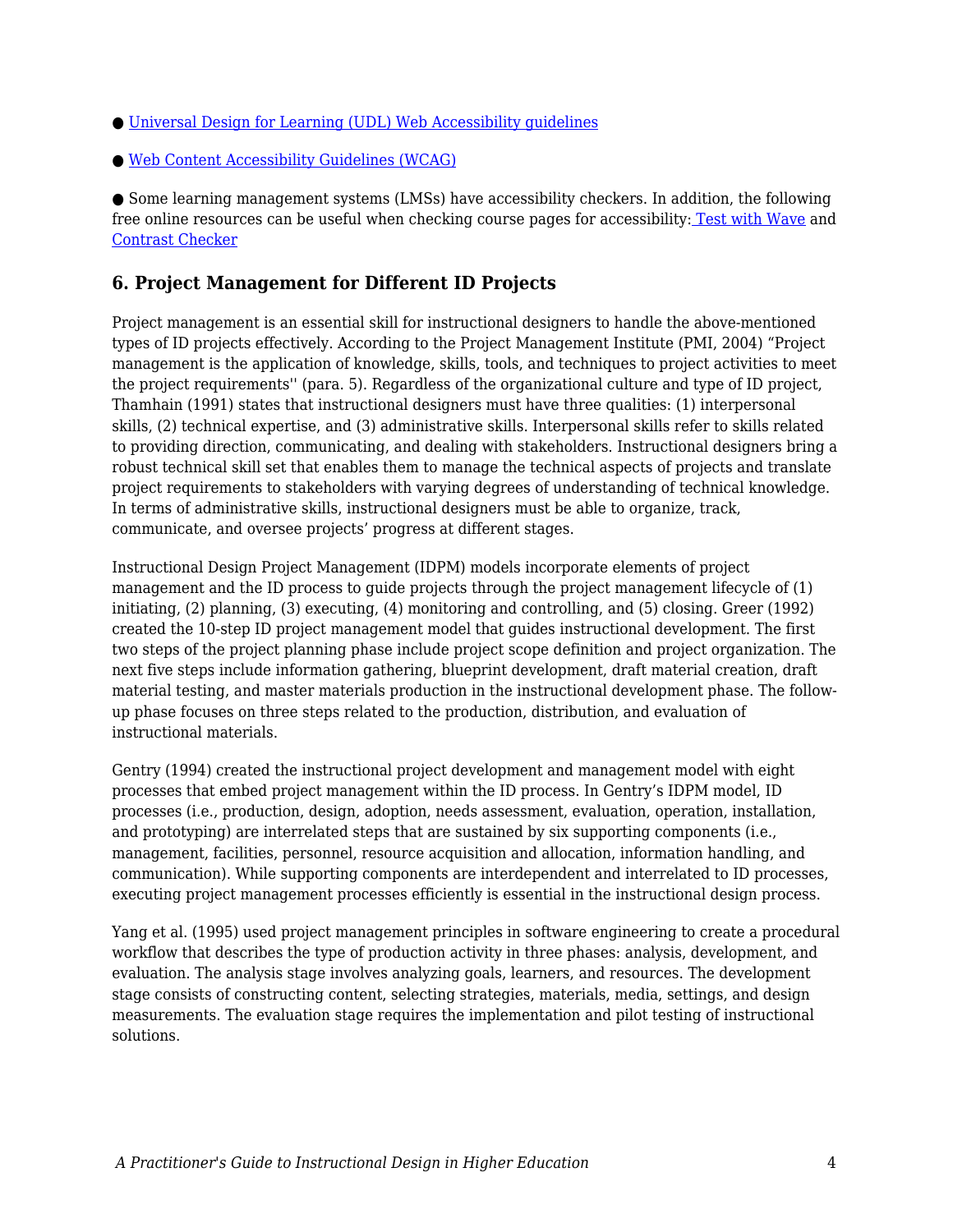### **Instructional Designers and Work Environments**

Academia provides a diversity of work environments in which instructional designers perform their daily duties and take on new learning initiatives. Instructional designers' work environment defines the effectiveness and capacity for leading and collaborating with academic and non-academic departments on instructional design and technology-related projects. In short, instructional designers' work environment characterizes their capacity to manage projects. The most common types of higher education work environments that instructional designers work in are: (1) Centralized instructional design units (serving all universities' schools, colleges and departments), (2) Decentralized instructional design units (dedicated to schools, colleges, and departments), and (3) A mix of decentralized and centralized instructional design units. In all three types of work environments, instructional designers work in academic reporting lines (i.e., their role is placed in an organizational chart with the Dean, Provost or Academic Vice President on the top) or in nonacademic staff/IT reporting lines (i.e., their role is placed in an organizational chart with a nonacademic leader such as Vice President of Information Technology on the top; Drysdale, 2018).

Although the volume of projects and management strategies could be different to some extent, based on our experience, we believe that it does not matter whether an instructional designer is working in a centralized or decentralized instructional design unit. We do not think that there is a perfect way to organize instructional design units in higher education or in which instructional designers can manage their projects and perform their duties. Due to the specific and diverse organizational cultures, the institution's size, and the strategic plan each institution has in place to serve its mission, organizing ID units cannot follow a 'one-size-fits all' approach. Additionally, research on this topic is limited (Drysdale, 2018). Therefore, it is not certain as to what an ideal higher education work environment for instructional designers should be.

However, we advocate that instructional designers must work in academic reporting lines in either centralized or decentralized units. Instructional designers are as equally important as other academic staff and faculty and should be given the same resources, professional positions, and respect to manage their projects in a rigorous manner. Instructional designers – trained professionally as instructional designers – have received (and continue to receive) training to design learning and performance improvement in diverse contexts. They are trained in learning/educational psychology, ID theory, curriculum development, media design, applied research, educational and humanperformance technology, project management, and many other aspects that qualify them to be academic staff or faculty members. Central to their role, instructional designers collaborate with other academic staff and faculty to manage their projects effectively. In this case, placing instructional designers in a non-academic reporting line will most likely provide limited opportunities for collaboration and mutual respect – a challenging factor for instructional designers to manage their projects. For example, an instructional designer working within an IT unit in a non-academic reporting line will most likely be perceived and approached by faculty as tech support staff. This instructional designer will not be given a role in making design decisions on course design and delivery that can prevent design failures (Lachheb, 2020). Instructional designers, in this case, will have a limited (if any) role in managing their projects.

Additionally, instructional designers design for learners, not for consumers. Instructional designers working under non-academic reporting lines could be constantly pressured to prioritize efficiency over thoughtful and slow design processes. They will be asked to adopt rapid/cheap processes for course development that mimic product development processes, to prioritize volume of work over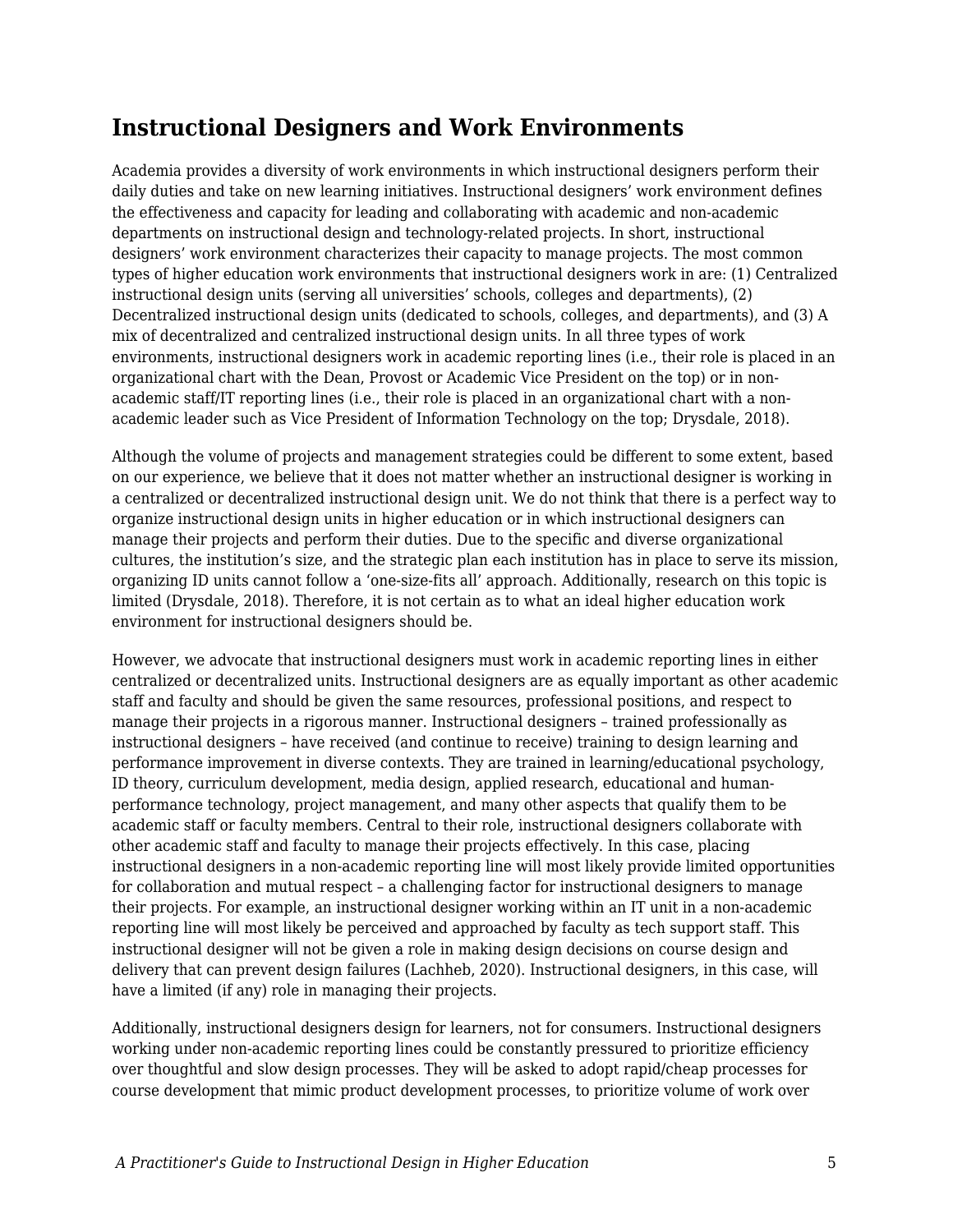quality, and will be constantly judged by metrics that cannot capture the rigorous work they do. An instructional designer working within an academic reporting line usually is well-positioned within the institution to have an active and rigorous role in design for learning. From the initial meeting with a faculty member member to a course launch, evaluation, and iteration, an academic instructional designer acts as the guarantor of design (Nelson & Stolterman, 2012). Instructional designers working in academic reporting lines will have the opportunity to put their training into practice, enrich the learning experiences their institutions offer, and, most importantly, fully utilize their skills to make learning better.

### **Best Practices for Instructional Design Project Management**

During the ID process, Instructional designers need to keep their supervisors updated about their ID projects' progress. The following practices help ensure well-coordinated, effective, and efficient ID project management.

#### **1. Clear Communication**

Clear and concise communication, both oral and written, is key for managing ID projects effectively. Such communication occurs at different stages. During the first stage, instructional designers usually meet with faculty members for the first time to discuss a course design project (i.e., an overview of the course, its learning outcomes, assessment, and what kind of support faculty members need). It is crucial that instructional designers clearly understand how to best help faculty during the ID process and clearly communicate to faculty members. It is helpful to document key takeaways from the initial meeting which include tasks for instructional designers and/or faculty members to complete, timeline for completing tasks, and further design steps. A communication plan helps instructional designers keep their projects on track and avoid misunderstandings or confusion between instructional designers and faculty members. Additionally, documented meetings with key takeaways makes it easy for Instructional Designers to share progress with supervisors.

During the second stage, instructional designers communicate with faculty members on the course design process's progress and agree on the next design steps. Communication takes place via emails or virtual meetings. It is good practice to keep emails and meetings concise and on task. During the third stage, instructional designers and faculty members are ready to finish designing the course. Instructional designers review the course and identify anything that needs to be added or modified.

#### **2. Well-Articulated Project Framing**

It is critical that instructional designers identify the goals and scope of a project from the initial meeting. This is done to ensure that other stakeholders (e.g., faculty members, other instructional designers, supervisors) understand the project's identified goals and scope. One of the best practices is distinguishing among different types of ID projects and levels of support that faculty need. The rationale behind this is to help instructional designers prepare project planning that includes the estimated time for a project's completion.

One example of different support types is basic ID support, standard ID support, and advanced ID support. Typically, basic ID support includes an ID consultation and resource sharing including a course site template that faculty can reuse. Standard ID support involves building a new course using a template and focusing on the alignment between course content and assessments. Advanced ID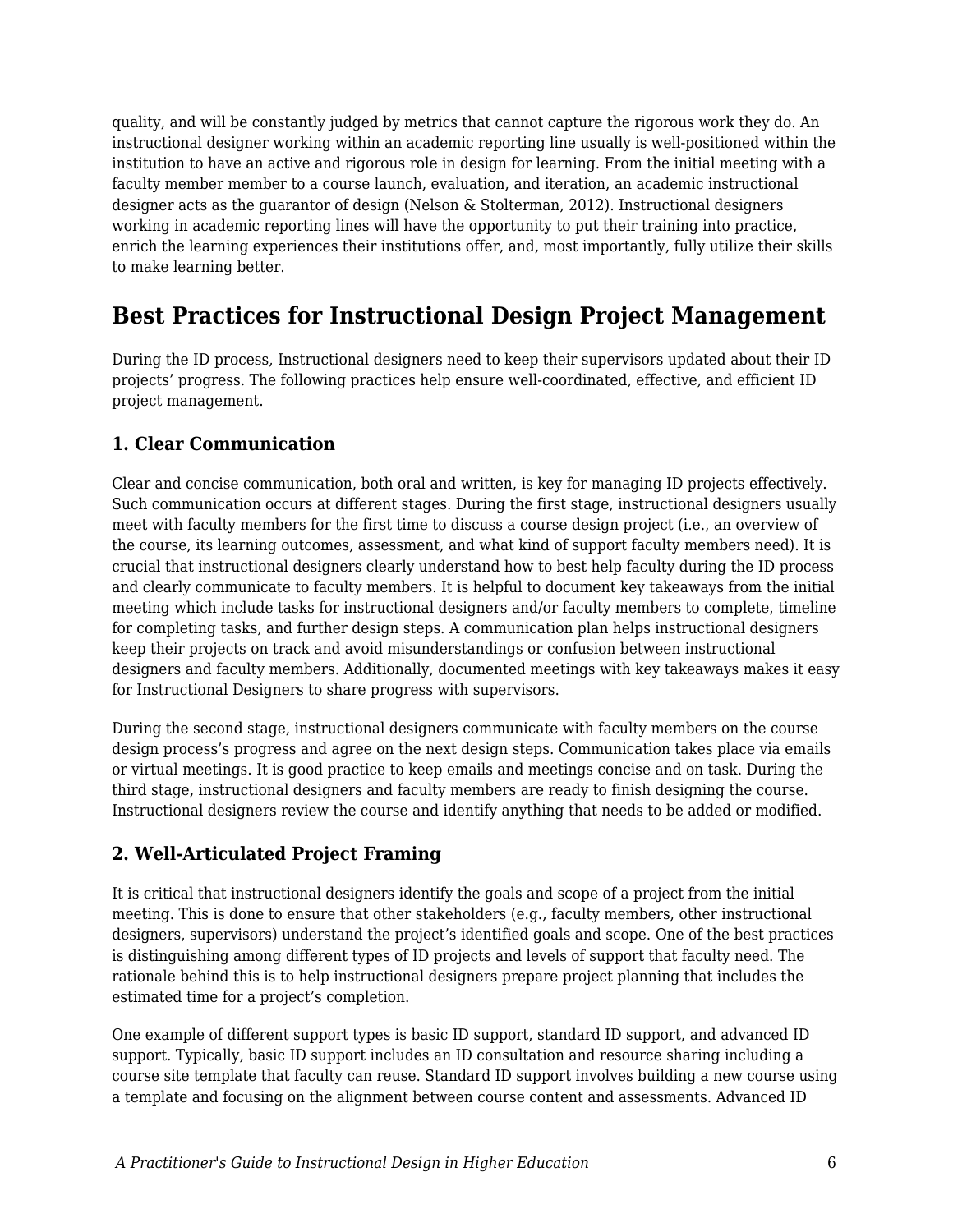support includes facilitating cross-departmental collaboration, creating interactivity and learner engagement activities, using enhanced branding and A/V content, and evaluating and aligning learning outcomes. One useful way to efficiently keep track of different ID projects is to use a web tool for project management, such as Trello, that allows for the use of labels and color codes for different projects (Figure 1).

#### Figure 1

A Screenshot of a Trello page showing Labels and Color Coding of Different ID Project Types

| Labels                             | ×            |                                         |
|------------------------------------|--------------|-----------------------------------------|
| Search labels                      |              | <b>Scalable Support Description</b><br> |
| LABELS                             |              | Basic Canvas Set-Up<br>≡                |
| <b>Canvas Foundation</b>           | o            |                                         |
| <b>Essential Resource Developm</b> | í            | <b>Essential Resource Development</b>   |
|                                    | $\mathcal O$ | $=$                                     |
| <b>Standard ID Support</b>         | D            | Standard Instructional Design           |
|                                    | D            | Support                                 |
| <b>Innovative/Advanced Design</b>  | v            |                                         |
| Create a new label                 |              | Innovative/Advanced Design Support<br>≡ |
| Enable color blind friendly mode   |              | + Add another card                      |
|                                    |              |                                         |

A Screenshot of a Trello page showing Labels and Color Coding of Different ID Project Types

### **3. Progress Tracking**

Proper time management is at the core of ensuring that ID projects are completed in a timely manner. Therefore, instructional designers should find proper tools to keep track of projects. One way to track projects is to create a checklist with an estimated timeline and cross off items as the project progresses. Regardless of the tool, there should be an agreed upon system in place between instructional designers and supervisors to properly track project progress and a mutual understanding of the frequency at which the tool will be updated.

#### **4. Project Close-Out and Reflection**

Although there are certain general types of ID projects, each course design project is unique, and instructional designers always learn something new from each project. It is good practice to create a close-out document upon project completion and to share with faculty. A close-out document would include the name(s) of the instructional designer(s) and faculty, brief information about the project, lessons learned, ideas for the future, and links to project design assets (e.g., a link to a built course site, graphics created for a course site, etc.) The purpose of using this project close-out document is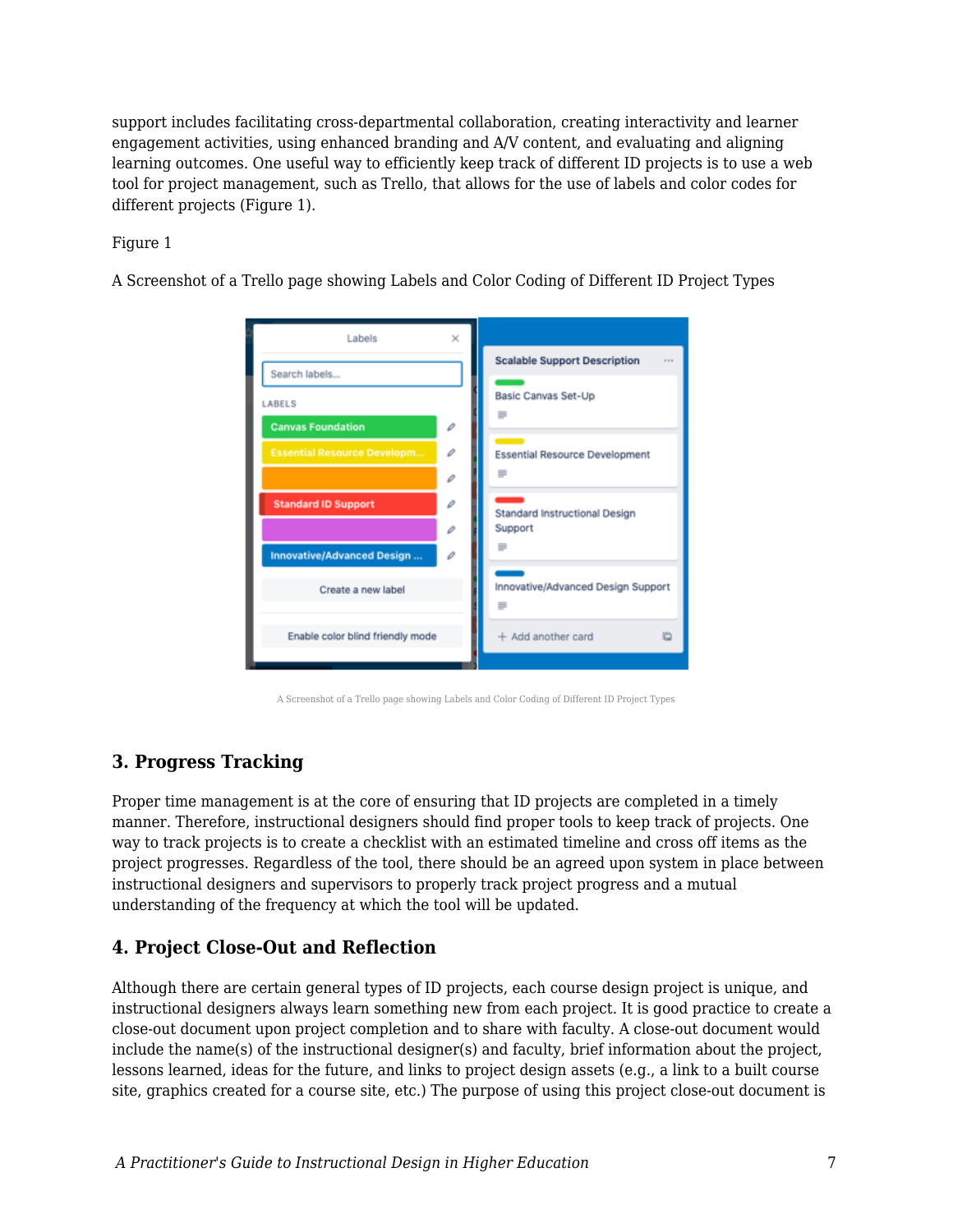two-fold. First, it is provided to faculty to share key resources to maintain their courses. Second, it serves as a reflection tool for instructional designers (Lachheb & Boling, 2020).

## **Lessons-Learned from Instructional Design Practitioners**

In a survey of instructional designers in higher education by Intentional Futures (2016), the top ten challenges that instructional designers face are the following: (1) lack of faculty buy-in, (2) time, (3) resources, (4) leadership/administration, (5) tools and technology, (6) institutional bureaucracy, (7) awareness, (8) project management, (9) pedagogy, and (10) working with Subject Matter Experts (SMEs). Even though instructional designers may experience these challenges in varying work and reporting structures, we offer five suggestions that enable Instructional Designers to handle their job responsibilities and ID projects effectively.

#### **1. Set a Communication Plan**

While instructional designers rely on ID processes to accomplish design and development tasks, ID processes do not account for the preparation of a communication plan to engage with stakeholders. Regardless of the ID process, instructional designers need to allocate time for preparing a communication plan that sets the frequency of communication and project expectations. A communication plan also enables instructional designers and stakeholders to formatively assess ID projects at different development stages. Instructional designers should be aware that stakeholders, especially those new to working with an instructional designer, may be reluctant to provide project updates. For this reason, instructional designers should provide examples of successful ID projects and a communication plan that allows stakeholders to set a baseline for project success.

### **2. Invest Time in the Analysis of ID Projects: Do Your Homework**

Instructional designers in higher education are often involved in several projects at once. Reflection of day-to-day tasks is essential to understanding the time commitments devoted to each project. While ID processes guide the creation of instruction, new instructional designers frequently spend more time in development tasks. However, experienced instructional designers "do their homework" before embarking on a new design project. They invest additional time in the analysis phase of project requirements, audience, instructional activities, and assessment.

### **3. Leverage Templates or Rubrics to Improve Efficiency**

Establishing a workflow enables instructional designers to correctly identify requirements, assessments, and activities throughout the ID process. During and between steps in the ID process, smaller steps in ID projects support project milestones including creating objectives, uploading assessment items, creating modules, and performing informal quality checks. However, these smaller steps are time-consuming tasks and may distract instructional designers from allocating project time effectively. Templates and design precedents (Boling, 2020) allow instructional designers to work efficiently and spend less time on repetitive tasks.

#### **4. Seek Professional Development as a Continuous Endeavor**

Attending excellent professional development allows instructional designers to learn new ID tools, thus, enrich their ID toolbox, and strengthen their professional relationships with stakeholders. Effort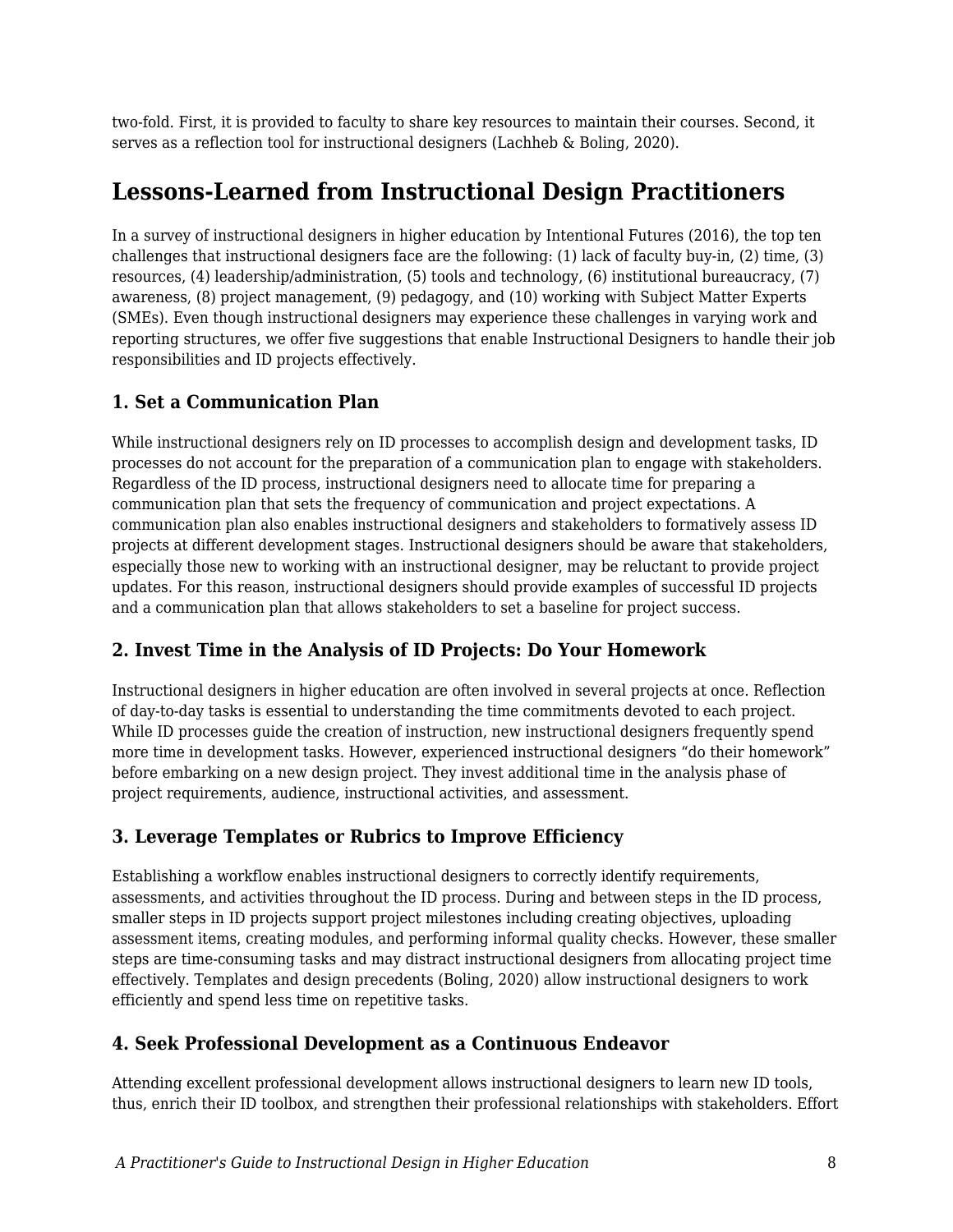toward professional development should not be limited to one-time events such as conference presentations and workshops. Instead, professional development should be considered as a continuous endeavor toward seeking research-based evidence in pedagogy and educational technologies that support different instructional contexts and types of learners.

# **Instructional Design Project Management and Course Development Templates**

Modalities of learning are evolving as the nature of higher education changes. Learners have become global and diverse. Higher education institutions strive to succeed in the 21st-century global environment. Meeting diverse learners' needs through offering accessible programs and courses for online and non-traditional learners is a priority. These rapidly changing factors call for rigorous professional character among instructional designers who could be true agents of change and guarantors of design (Nelson & Stolterman, 2012). We believe the following ID project management practices would support instructional designers' work in a rapidly changing higher education landscape.

#### **Instructional Designers' Interpersonal and Communication Skills Built Around Project Management**

For an instructional designer involved in a project, stakeholders are the primary beneficiaries of the project deliverables, services, or outcomes. In daily operations, instructional designers collaborate and communicate with each stakeholder at different levels of the institution. For high visibility projects, such as online program development with many stakeholders, instructional designers need to make sure the wider audience has accurate information about the project. Instructional designers need to know each stakeholder's role clearly and communicate at all authority levels. Interpersonal and communication skills are essential for instructional designers to manage a successful project.

#### **Instructional Design Project Management Process and Templates**

Richey et al. (2001) identified four roles for instructional designers: analyst, evaluator, e-learning specialist, and project manager. The project manager's role is essential and provides solutions to the changing demands in higher education. When managing a project, instructional designers plan the project's scope and create a Work Breakdown Structure (WBS) by dividing the project deliverables and work into manageable components (e.g., design and build a plan with specific milestones for the project). During the implementation process, they perform the planned design and development efforts and engage the stakeholders to ensure that adequate information is exchanged with them.

At the end of the project, instructional designers review the project to ensure outcomes (e.g., online courses and programs) meet standards or quality assurance. They may also verify that project implementation was completed according to the agreed upon services with stakeholders through feedback collected to enhance these deliverables in the future (e.g., feedback surveys). The following template provides an example to help instructional designers or instructional designer teams manage a project and track progress. If necessary, the stakeholders can also be added to engage with the process by receiving up-to-date project statuses and exchanging effective information (Figure 2).

Figure 2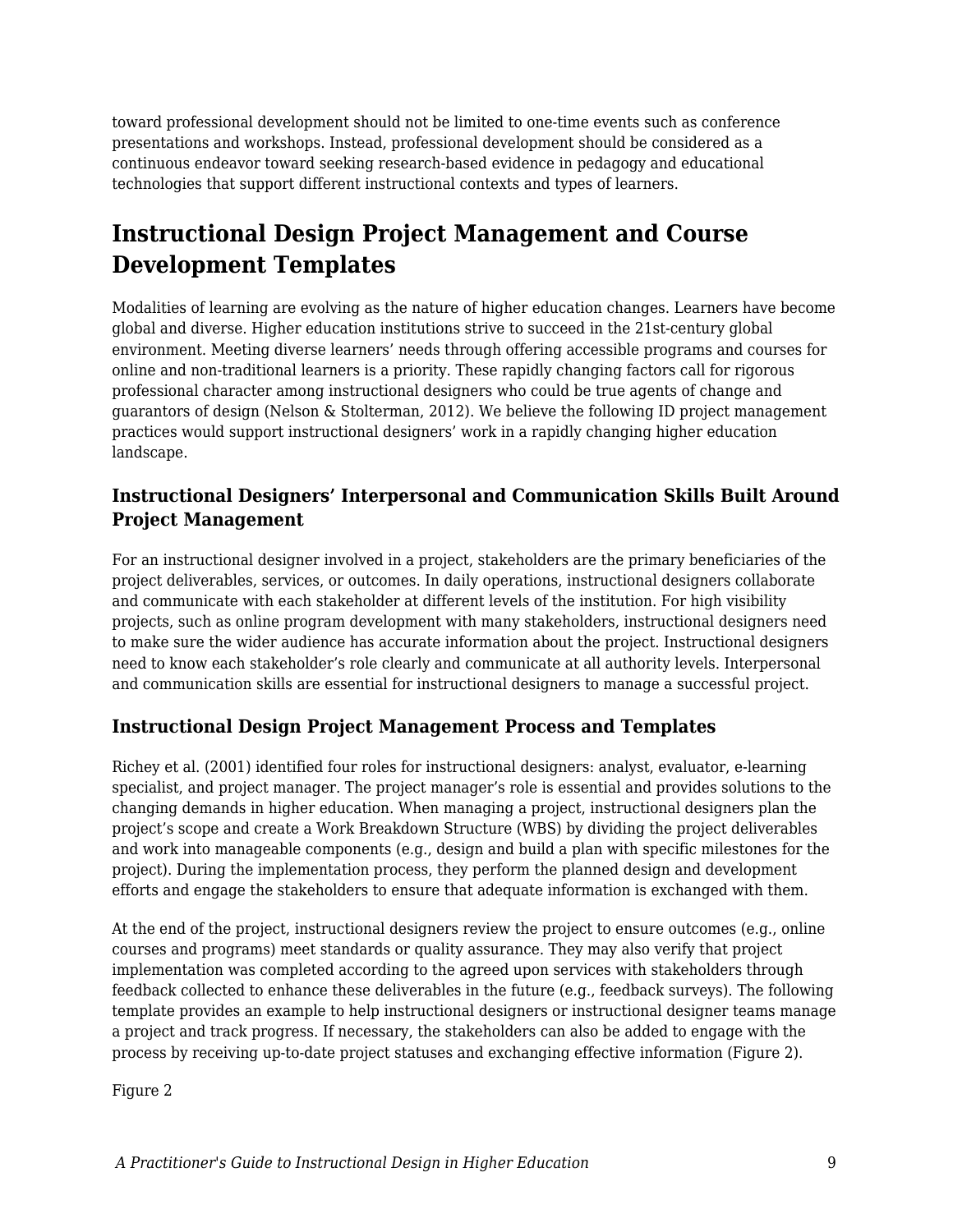| <b>Project Initiated</b><br>111                                                         | In Progress<br>$\cdots$                                                         | On Hold                                                                 | 1111 | Done                                                                      | <b>STATE</b> |
|-----------------------------------------------------------------------------------------|---------------------------------------------------------------------------------|-------------------------------------------------------------------------|------|---------------------------------------------------------------------------|--------------|
| Priority Type 1D/Team Name<br>Date   Course Number & Name  <br><b>Instructor Name</b>   | High Priority   ID/Team Name<br>Course Number & Name   Instructor<br>Name       | Low Priority   D/Team Name<br>Course Number & Name   Instructor<br>Name |      | High Priority   ID/Team Name<br>Course Number & Name   Instructor<br>Name |              |
| Priority Type 1 ID/Team Name<br>Date   Course Number & Name  <br><b>Instructor Name</b> | ⊠ 3/9<br>Medium Priority<br>D/Team Name                                         | ■ 2/9<br>+ Add another card                                             | a    | 68.99<br>+ Add another card                                               | $\ddot{a}$   |
| $\ddot{a}$<br>+ Add another card                                                        | Course Number & Name   Instructor<br>Name<br>⊠ 0/9                              |                                                                         |      |                                                                           |              |
|                                                                                         | Low Priority 1D/Team Name<br>Course Number & Name   Instructor<br>Name<br>⊠ 0/9 |                                                                         |      |                                                                           |              |
|                                                                                         | $\ddot{a}$<br>$+$ Add another card                                              |                                                                         |      |                                                                           |              |

Instructional Design Project Management Template using Trello

Picture of a Trello planning template

Further, course design tips are offered through a [lesson planning template,](https://drive.google.com/file/d/1V6ZtKqqgYuDyUiI-aD3o9YG-lZQZ1yqE/view?usp=sharing) which aligns a broad course goal, a lesson objective, student learning outcomes, and student learning artifacts. This template can also be easily adapted into a course blueprint for the early stages of course planning.

### **Professional Development for Instructional Designers**

Professional development efforts should focus on staying current in pedagogical and technological approaches. International and national conferences are great venues for presenting and sharing knowledge with colleagues. In contrast, local and regional conferences provide a close-knit network of professionals dedicated to educational technology support and course development management. Table 1 (see next page) summarizes the conferences dedicated to ID and online learning in higher education and the different types of audiences these conferences best serve (See also [Inside](https://www.insidehighered.com/events_people) [HigherEd](https://www.insidehighered.com/events_people) which delivers a directory of conference events in higher education).

Table 1

National and Regional Conferences and Who They Best Serve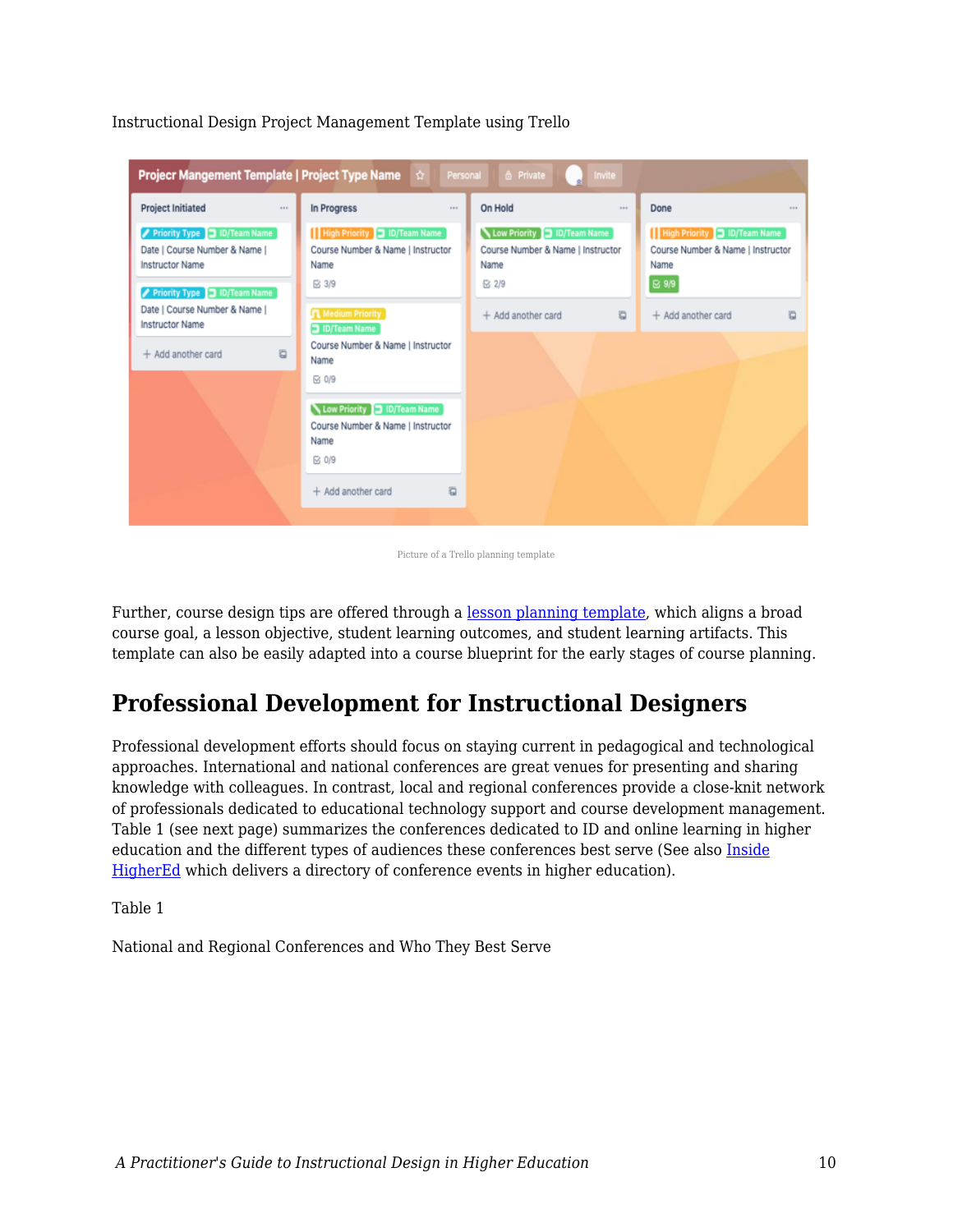| <b>National &amp; International</b>                                                                                                     | <b>Who They Best Serve</b> |                                                             |                                       |                                |        |  |
|-----------------------------------------------------------------------------------------------------------------------------------------|----------------------------|-------------------------------------------------------------|---------------------------------------|--------------------------------|--------|--|
|                                                                                                                                         | Designer/<br>Consultant    | Instructional Instructional<br>Technologist/<br>Tech. Coach | Educational<br>Technology<br>Director | Faculty/<br>Researcher Teacher | $K-12$ |  |
| <b>Association for Educational</b><br><b>Communication and Technology</b><br>(AECT)                                                     |                            |                                                             | ٠                                     |                                |        |  |
| <b>American Talent Development</b><br>(ATD)                                                                                             |                            |                                                             |                                       |                                |        |  |
| <b>Online Learning Consortium</b><br>(OLC)                                                                                              |                            |                                                             |                                       |                                |        |  |
| <b>International Society of</b><br><b>Technology in Education (ISTE)</b>                                                                |                            |                                                             |                                       |                                |        |  |
| <b>American Educational Research</b><br><b>Association (AERA) -</b><br><b>Instructional Technology Special</b><br><b>Interest Group</b> |                            |                                                             |                                       |                                |        |  |
| <b>University Professional and</b><br><b>Continuing Education Association</b><br>(UPCEA)                                                |                            |                                                             |                                       |                                |        |  |
| <b>International Council for Open</b><br>and Distance Education (ICDE)                                                                  |                            |                                                             |                                       |                                |        |  |
| <b>EDUCAUSE</b>                                                                                                                         |                            |                                                             |                                       |                                |        |  |
| <b>Open Education Conference</b><br>(OpenEd)                                                                                            |                            |                                                             |                                       |                                |        |  |
| Distance Teaching and Learning<br>(DT&L) Conference                                                                                     |                            |                                                             |                                       |                                |        |  |
| <b>Association for the Advancement</b><br>of Computing Education (AACE)                                                                 |                            |                                                             |                                       |                                |        |  |
| <b>Society for Information</b><br><b>Technology and Teacher</b><br><b>Education (SITE)</b>                                              |                            |                                                             |                                       |                                |        |  |
| EdMedia + Innovate Learning                                                                                                             |                            |                                                             |                                       |                                |        |  |
| <b>Association on Higher Education</b><br>and Accessibility (AHEAD)                                                                     |                            |                                                             |                                       |                                |        |  |
| <b>Regional Organizations</b>                                                                                                           |                            |                                                             |                                       |                                |        |  |
| <b>Summer Institute on Distant</b><br><b>Learning and Instructional</b><br><b>Technology (SIDLIT)</b>                                   |                            |                                                             |                                       |                                |        |  |
| <b>Association for Career and</b><br><b>Technical Education (ACTE)</b>                                                                  |                            |                                                             |                                       |                                |        |  |
| <b>Focus on Teaching and</b><br><b>Technology (FTTC)</b>                                                                                |                            |                                                             |                                       |                                |        |  |
| eMints National Center                                                                                                                  |                            |                                                             |                                       |                                |        |  |

Instructional Designers should be able to self-assess professional knowledge and take steps towards professional growth and learning aligned with institutional goals. In the ID field, prominent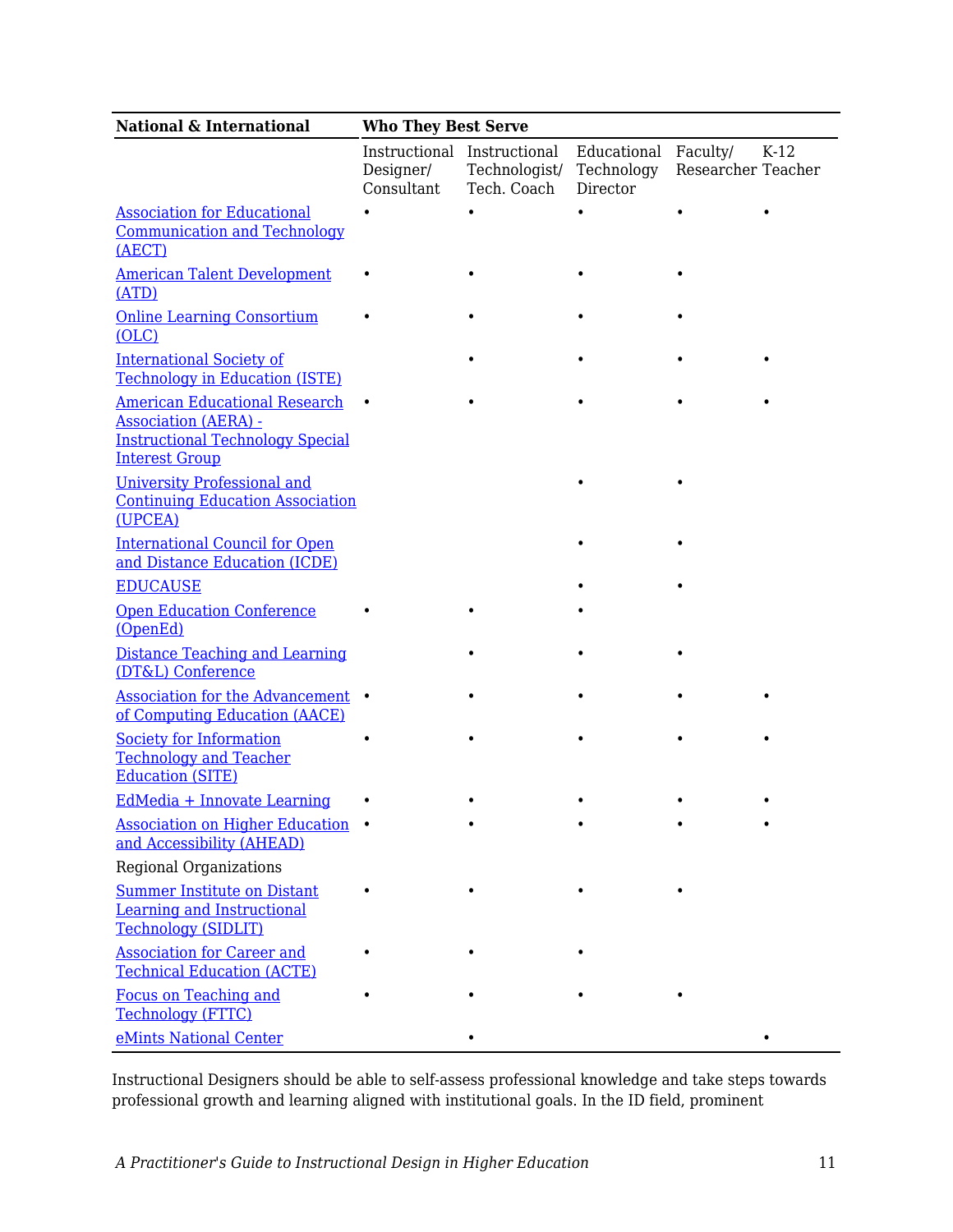professional organizations are the American Talent Development (ATD), Association for Educational Communication and Technology (AECT), Online Learning Consortium (OLC), International Society of Technology in Education (ISTE), and International Board of Standards for Training, Performance, and Instruction (IBSTPI). Table 2 provides information on each organization's competencies and different distance learning quality frameworks that can be sought.

Table 2

Instructional Design Competencies and Distance Learning Quality Frameworks

| <b>Instructional Design Competencies</b>                                      | <b>Distance Learning Quality Frameworks</b>                                                                                                    |
|-------------------------------------------------------------------------------|------------------------------------------------------------------------------------------------------------------------------------------------|
| ATD - Competency Model for Learning and<br><b>Development Professionals</b>   | <b>International Council for Open and Distance</b><br><b>Education: Quality Models in Online and Open</b><br><b>Education Around the Globe</b> |
| <b>AECT</b> - Instructional Design Standard for<br>Distance Learning          | National Standards for Quality Online Programs (for<br>$K-12$                                                                                  |
| <b>ISTE - Standards for Teachers, Students,</b><br><b>Leaders and Coaches</b> | <b>iNACOL National Standards for Quality Online</b><br><b>Programs</b>                                                                         |
| <b>IBSTPI - Instructional Designer</b><br>Competencies                        | <b>Blackboard Inc Exemplary Course Program</b>                                                                                                 |
|                                                                               | <b>OLC</b> - Five Pillars of Quality Online Education                                                                                          |
|                                                                               | <b>OM Higher Education Course Design Rubric</b>                                                                                                |

### **Conclusion**

In this book chapter, we detail our professional experiences regarding the different types of projects that ID professionals manage within their respective institutions of higher education. In return, instructional designers of varying degrees of professional experience can equip themselves with an understanding of how their work environments and reporting structures influence the management, collaboration, and implementation of ID projects. We hope that instructional designers enhance their existing pedagogical and technical toolkit to support the development of effective, efficient, equitable, and enjoyable learning experiences. Instructional designers possess diverse skill sets that are important to maintain and enrich through professional development events and opportunities. The significant ID project management practices shared in this chapter will support instructional designers' work in a rapidly changing higher education landscape.

### **References**

- Boling, E. (2021). The nature and use of precedent in designing. In J. K. McDonald & R. E. West (Eds.), Design for Learning: Principles, Processes, and Praxis. EdTech Books. [https://edtechbooks.org/-Ercd](https://edtechbooks.org/id/precedent)
- Center for Applied Special Technology. (2018). Universal Design for Learning Guidelines version 2.2. [http://udlguidelines.cast.org](http://udlguidelines.cast.org/)

Davis, F. D., Bagozzi, R. P., & Warshaw, P. R. (1989). User acceptance of computer technology: a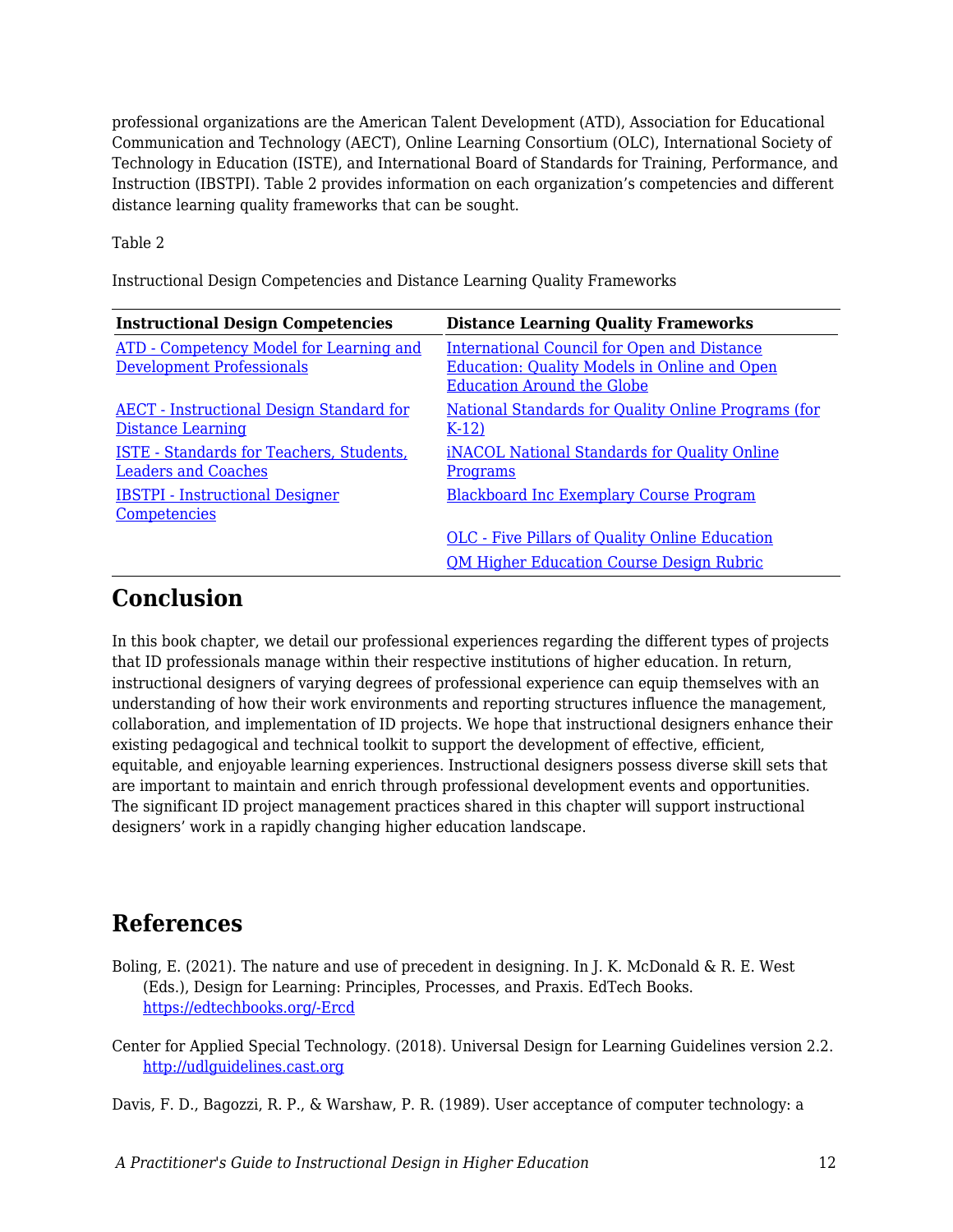comparison of two theoretical models. Management Science, 35(8), 982-1003. [https://edtechbooks.org/-TVKN](https://doi.org/10.1287/mnsc.35.8.982)

Drysdale, J. (2018). The organizational structures of instructional design teams in higher education: A multiple case study. (Publication No. 115) [Doctoral dissertation, Abilene Christian University]. Digital Commons @ ACU, Electronic Theses and Dissertations[.](https://digitalcommons.acu.edu/etd/115/) [https://edtechbooks.org/-XAri](https://digitalcommons.acu.edu/etd/115/)

EDUCAUSE. (2021, February 16). 2021 EDUCAUSE Horizon Report. [https://edtechbooks.org/-LGI](https://library.educause.edu/resources/2021/2/2021-educause-horizon-report-information-security-edition)

- Florida Center for Instructional Technology. (2005). The Technology Integration Matrix. <https://fcit.usf.edu/matrix/>
- Gentry, C. G. (1994). Introduction to instructional development: Process and technique. Wadsworth Publishing Company.
- Greer, M. (1992). ID Project Management: Tools and Techniques for Instructional Designers and Developers. Educational Technology Publications.
- Hughes, J., Thomas, R., & Scharber, C. (2006, March). Assessing technology integration: The RAT–replacement, amplification, and transformation-framework. In Society for Information Technology & Teacher Education International Conference (pp. 1616-1620). Association for the Advancement of Computing in Education (AACE). [https://edtechbooks.org/-vkd](https://www.learntechlib.org/primary/p/22293/)
- Intentional Futures. (2016, April 1). The State of Instructional Design Intentional Futures. Intentional Futures. [https://edtechbooks.org/-CXuy](https://intentionalfutures.com/work/instructional-design/)
- Lachheb, A. (2020). Design failure in instructional design practice: Practitioners' perspective. (Publication No. 28091021) [Doctoral dissertation, Indiana University]. ProQuest Dissertations & Theses Global. [https://edtechbooks.org/-Ivv](https://proxyiub.uits.iu.edu/login?qurl=https%3A%2F%2Fwww.proquest.com%2Fdissertations-theses%2Fdesign-failure-instructional-practice%2Fdocview%2F2445576286%2Fse-2%3Faccountid%3D11620)
- Lachheb, A. & Boling, E. (2020). The role of design judgment and reflection in instructional design. In J. K. McDonald & R. E. West (Eds.), Design for Learning: Principles, Processes, and Praxis. EdTech Books. [https://edtechbooks.org/-zPFg](https://edtechbooks.org/id/design_judgment)
- Nelson, H. G., & Stolterman, E. (2014). The design way: Intentional change in an unpredictable world. MIT press.
- PMI. (2004). The Standard for Program Management (1st ed.). Project Management Institute.
- Puentedura, R. R. (2013). SAMR: Getting to transformation[.](http://www.hippasus.com/rrpweblog/archives/2013/04/16/SAMRGettingToTransformation.pdf) [https://edtechbooks.org/-rPuc](http://www.hippasus.com/rrpweblog/archives/2013/04/16/SAMRGettingToTransformation.pdf)
- Quality Matters (2021). Helping you deliver on your online promise[.](https://www.qualitymatters.org/) <https://www.qualitymatters.org/>

Rabidoux, S., & Rottmann, A. (5). Tips for ADA-compliant inclusive design. [https://edtechbooks.org/-MPp](https://www.insidehighered.com/digital-learning/views/2017/05/03/tips-designing-ada-compliant-online-courses)

- Richey, R. C., Fields, D. C., & Foxon, M. (2001). Instructional design competencies: The standards (3rd ed.). ERIC Clearinghouse. [https://edtechbooks.org/-SwWA](https://eric.ed.gov/?id=ED453803)
- Thamhain, H. J. (1991). Developing project management skills. Project Management Institute. [https://edtechbooks.org/-KJu](https://www.pmi.org/learning/library/learning-leadership-developing-skills-5334)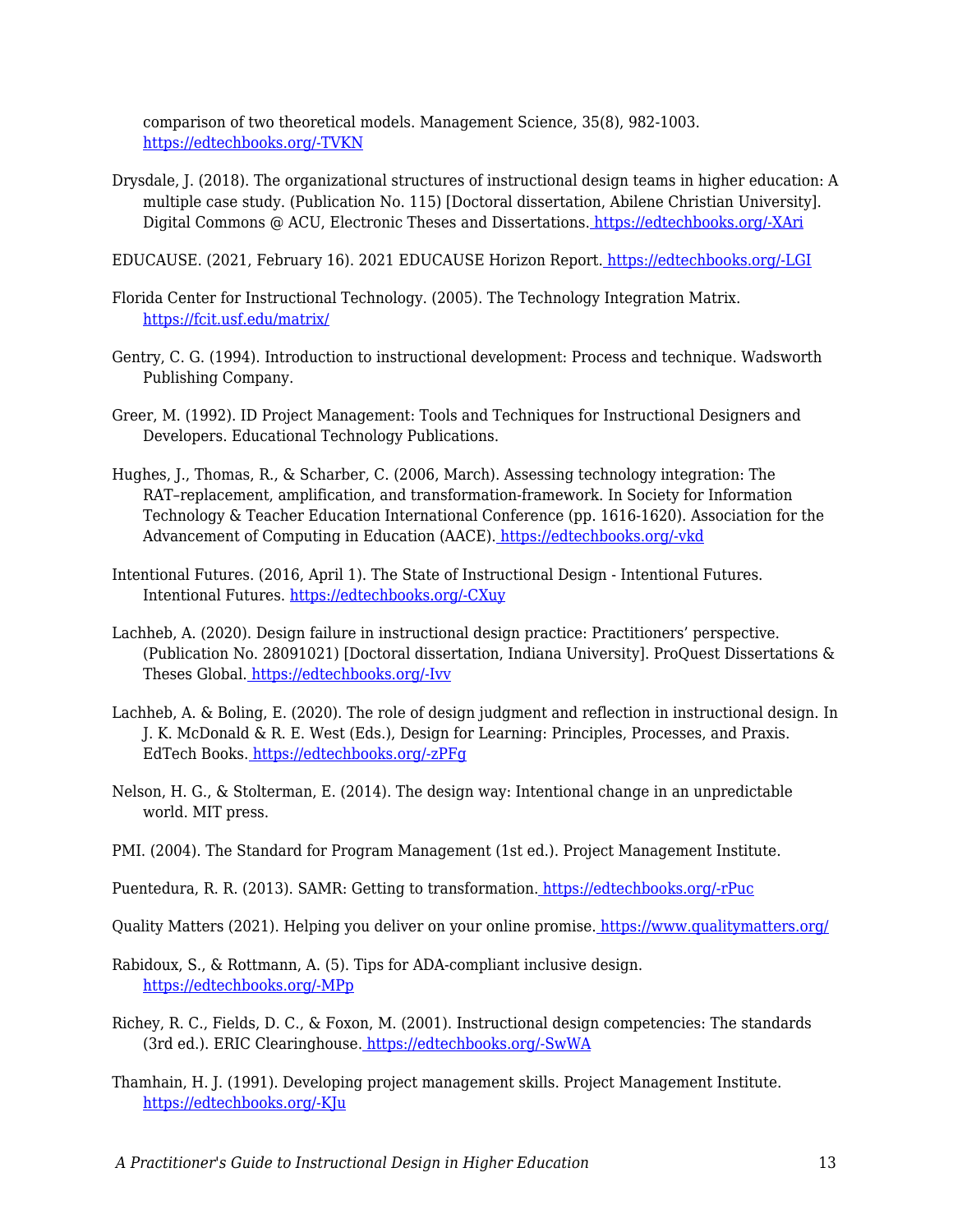Yang, C. S., Moore, D. M., & Burton, J. K. (1995). Managing courseware production: An instructional design model with a software engineering approach. Educational Technology Research and Development, 43(4), 60-70. [https://edtechbooks.org/-itFW](https://doi.org/10.1007/BF02300491)